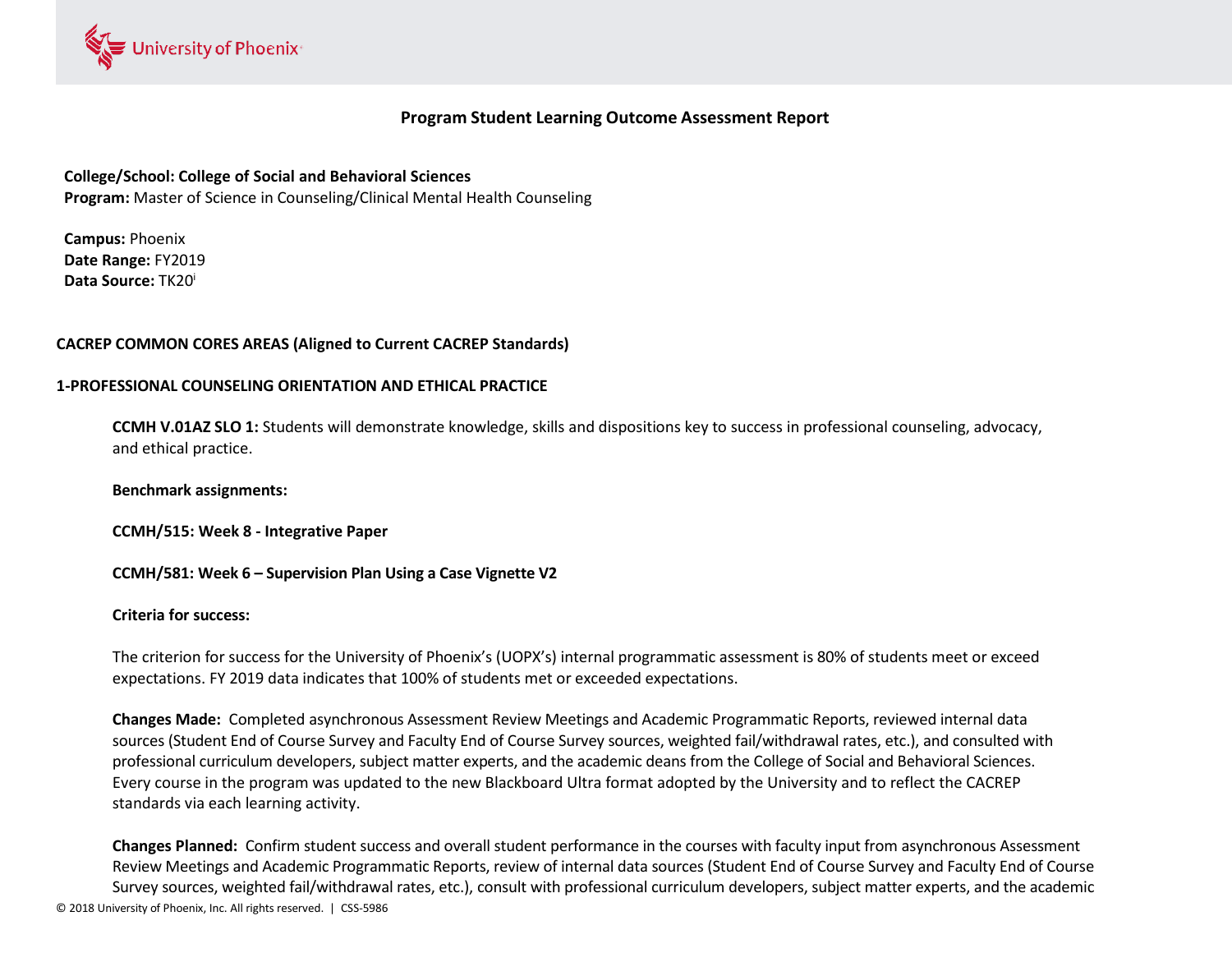

deans from the College of Social and Behavioral Sciences. Based on student performance, curriculum revisions are prioritized for FY21.

#### **2-SOCIAL AND CULTURAL DIVERSITY**

**CCMH V.01AZ SLO 2:** Students will demonstrate knowledge, skills and dispositions in social and cultural diversity that provide an understanding of societal changes and trends; human roles; societal subgroups; social mores and interaction patterns; and differing lifestyles.

#### **Benchmark assignments:**

**CCMH/510: Week 6 – Advocacy Project**

## **CCMH/515: Week 8 – Integrative Paper**

**Criteria for success:** The criterion for success for the University of Phoenix's (UOPX's) internal programmatic assessment is 80% of students meet or exceed expectations. FY 2019 data indicates that 100% of students met or exceeded expectations.

**Changes Made:** Completed asynchronous Assessment Review Meetings and Academic Programmatic Reports, reviewed internal data sources (Student End of Course Survey and Faculty End of Course Survey sources, weighted fail/withdrawal rates, etc.), and consulted with professional curriculum developers, subject matter experts, and the academic deans from the College of Social and Behavioral Sciences. Every course in the program was updated to the new Blackboard Ultra format adopted by the University and to reflect the CACREP standards via each learning activity.

**Changes Planned:** Confirm student success and overall student performance in the courses with faculty input from asynchronous Assessment Review Meetings and Academic Programmatic Reports, review of internal data sources (Student End of Course Survey and Faculty End of Course Survey sources, weighted fail/withdrawal rates, etc.), consult with professional curriculum developers, subject matter experts, and the academic deans from the College of Social and Behavioral Sciences. Based on student performance, curriculum revisions are prioritized for FY21.

#### **3 - HUMAN GROWTH AND DEVELOPMENT**

**CCMH V.01AZ SLO 3:** Students will demonstrate an understanding of human growth and development to include wellness, the importance of mind-body interactions and their effect on physical and psychological well-being; the nature and needs of individuals at all developmental levels; normal and abnormal human behavior; personality theory; and learning theory within cultural contexts.

# **Benchmark assignments**: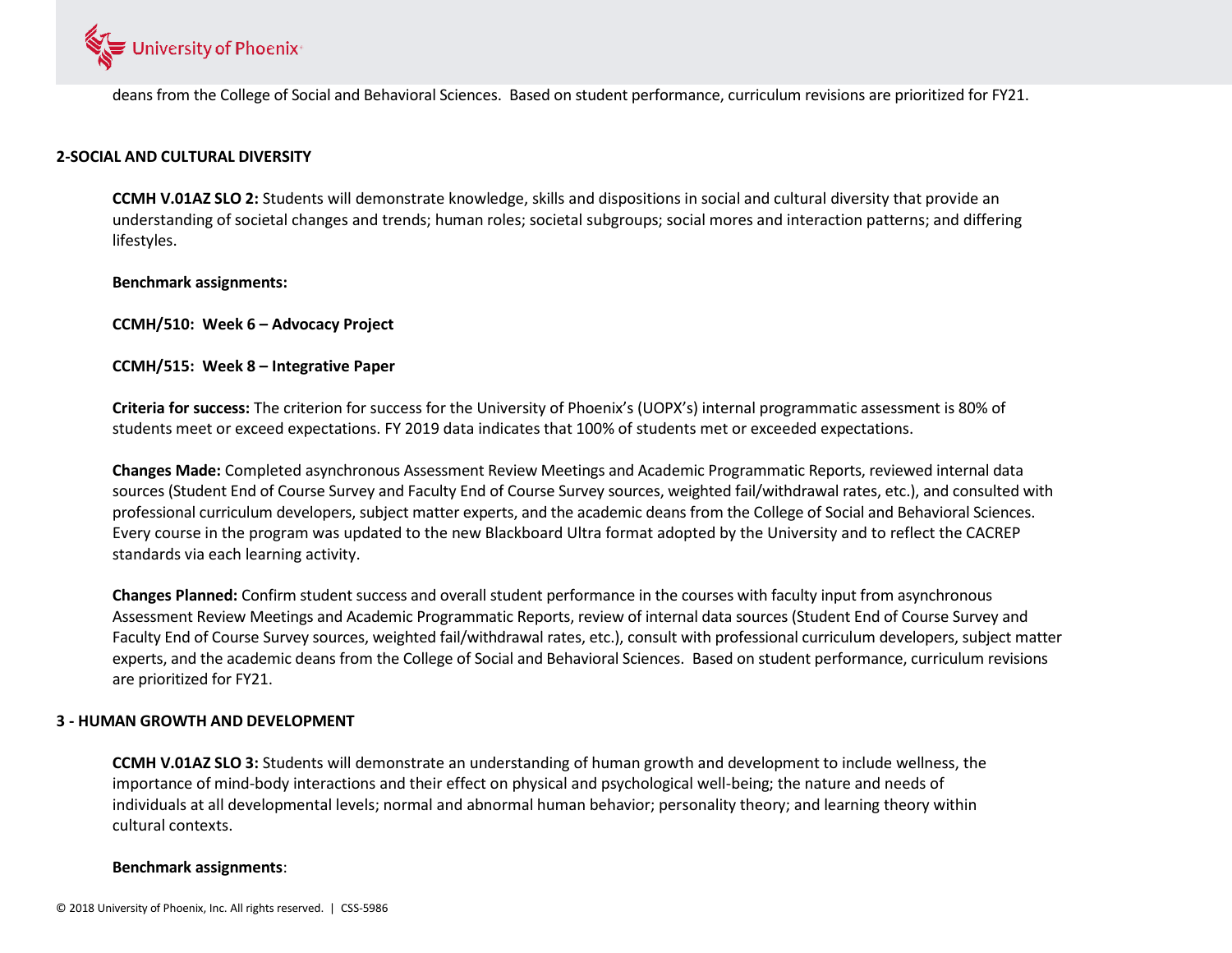

## **CCMH/520: Week 4 – Pharmacological Treatment Analysis**

**Criteria for success:** The criterion for success for the University of Phoenix's (UOPX's) internal programmatic assessment is 80% of students meet or exceed expectations. FY 2019 data indicates that 89% of students met or exceeded expectations.

**Changes Made:** Completed asynchronous Assessment Review Meetings and Academic Programmatic Reports, reviewed internal data sources (Student End of Course Survey and Faculty End of Course Survey sources, weighted fail/withdrawal rates, etc.), and consulted with professional curriculum developers, subject matter experts, and the academic deans from the College of Social and Behavioral Sciences. Every course in the program was updated to the new Blackboard Ultra format adopted by the University and to reflect the CACREP standards via each learning activity.

**Changes Planned:** Confirm student success and overall student performance in the courses with faculty input from asynchronous Assessment Review Meetings and Academic Programmatic Reports, review of internal data sources (Student End of Course Survey and Faculty End of Course Survey sources, weighted fail/withdrawal rates, etc.), consult with professional curriculum developers, subject matter experts, and the academic deans from the College of Social and Behavioral Sciences. Based on student performance, curriculum revisions are prioritized for FY21.

## **4- CAREER DEVELOPMENT**

**CCMH V.01AZ SLO 4:** Students will demonstrate an understanding of career development theories; occupational and educational information sources and systems; career and leisure counseling, guidance, and education; lifestyle and career decision-making; and career development program planning, resources, and evaluation.

#### **Benchmark assignments:**

#### **CCMH/540: Week 6 - Vocational Assessment Summary and Treatment Plan**

**Criteria for success:** The criterion for success for the University of Phoenix's (UOPX's) internal programmatic assessment is 80% of students meet or exceed expectations. FY 2019 data indicates that 97% of students met or exceeded expectations.

**Changes Made:** Completed asynchronous Assessment Review Meetings and Academic Programmatic Reports, reviewed internal data sources (Student End of Course Survey and Faculty End of Course Survey sources, weighted fail/withdrawal rates, etc.), and consulted with professional curriculum developers, subject matter experts, and the academic deans from the College of Social and Behavioral Sciences. Every course in the program was updated to the new Blackboard Ultra format adopted by the University and to reflect the CACREP standards via each learning activity.

© 2018 University of Phoenix, Inc. All rights reserved. | CSS-5986 **Changes Planned:** Confirm student success and overall student performance in the courses with faculty input from asynchronous Assessment Review Meetings and Academic Programmatic Reports, review of internal data sources (Student End of Course Survey and Faculty End of Course Survey sources, weighted fail/withdrawal rates, etc.), consult with professional curriculum developers, subject matter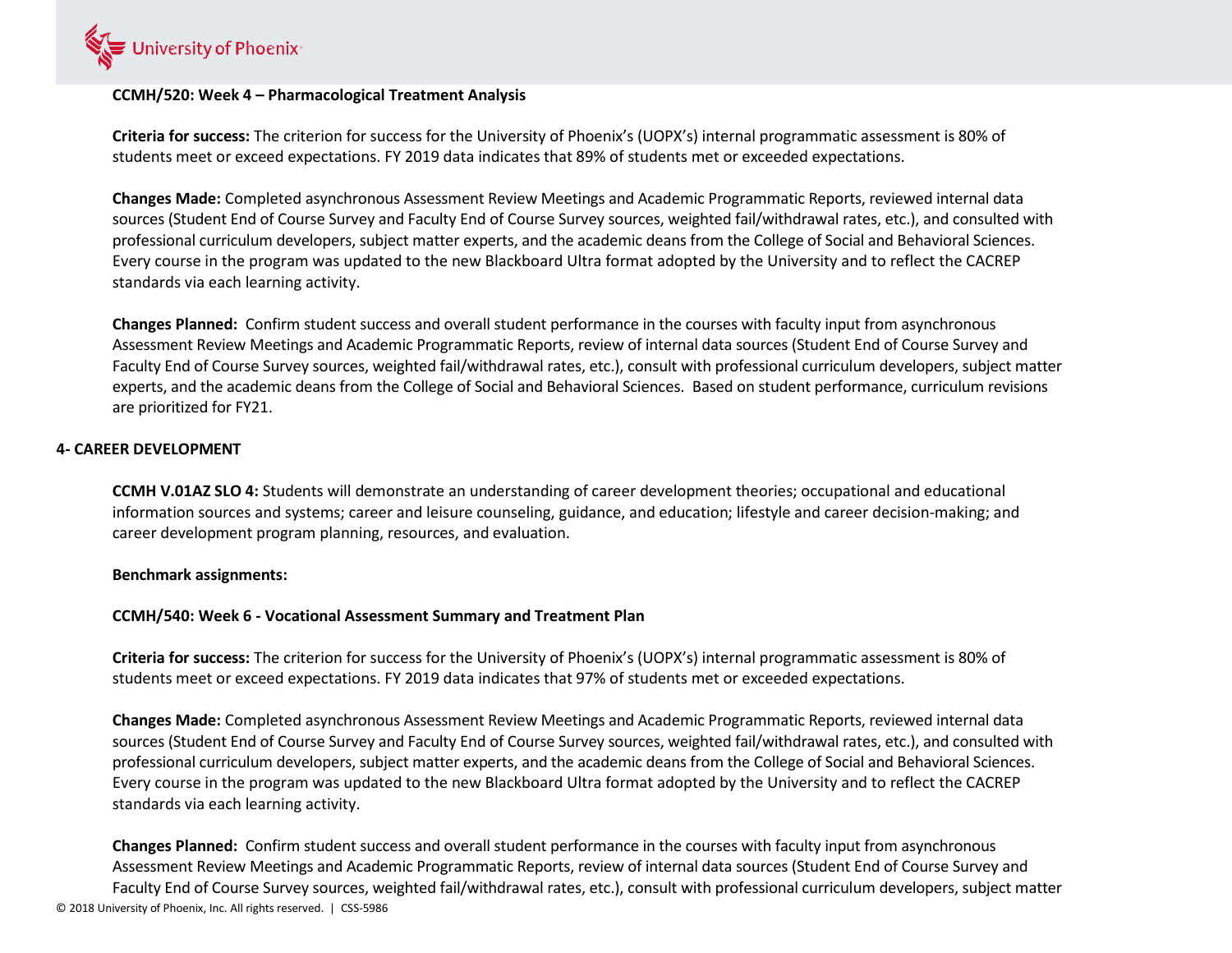

experts, and the academic deans from the College of Social and Behavioral Sciences. Based on student performance, curriculum revisions are prioritized for FY21.

#### **5-COUNSELING AND HELPING RELATIONSHIPS**

**CCMH V.01AZ SLO 5:** Students will demonstrate an understanding of counseling and helping relationships to include philosophic bases of helping processes; counseling theories and their applications; helping skills; consultation theories and their applications; helper self-understanding and self-development; facilitation of client or consultee change; and techniques for prevention and intervention.

**Benchmark Assignments:**

**CCMH/510: Week 6 - Advocacy Project**

**CCMH/515: Week 8 – Integrative Project**

**CCMH/548: Week 6 – Final Case and Conceptualization and Treatment Plan**

**CCMH/565: Week 6 – Integrative Process**

**CCMH/581: Week 6 – Supervision Plan Using a Case Vignette V2**

**Criteria for success:** The criterion for success for the University of Phoenix's (UOPX's) internal programmatic assessment is 80% of students meet or exceed expectations. FY 2019 data indicates that 95% of students met or exceeded expectations.

**Changes Made:** Completed asynchronous Assessment Review Meetings and Academic Programmatic Reports, reviewed internal data sources (Student End of Course Survey and Faculty End of Course Survey sources, weighted fail/withdrawal rates, etc.), and consulted with professional curriculum developers, subject matter experts, and the academic deans from the College of Social and Behavioral Sciences. Every course in the program was updated to the new Blackboard Ultra format adopted by the University and to reflect the CACREP standards via each learning activity.

**Changes Planned:** Confirm student success and overall student performance in the courses with faculty input from asynchronous Assessment Review Meetings and Academic Programmatic Reports, review of internal data sources (Student End of Course Survey and Faculty End of Course Survey sources, weighted fail/withdrawal rates, etc.), consult with professional curriculum developers, subject matter experts, and the academic deans from the College of Social and Behavioral Sciences. Based on student performance, curriculum revisions are prioritized for FY21.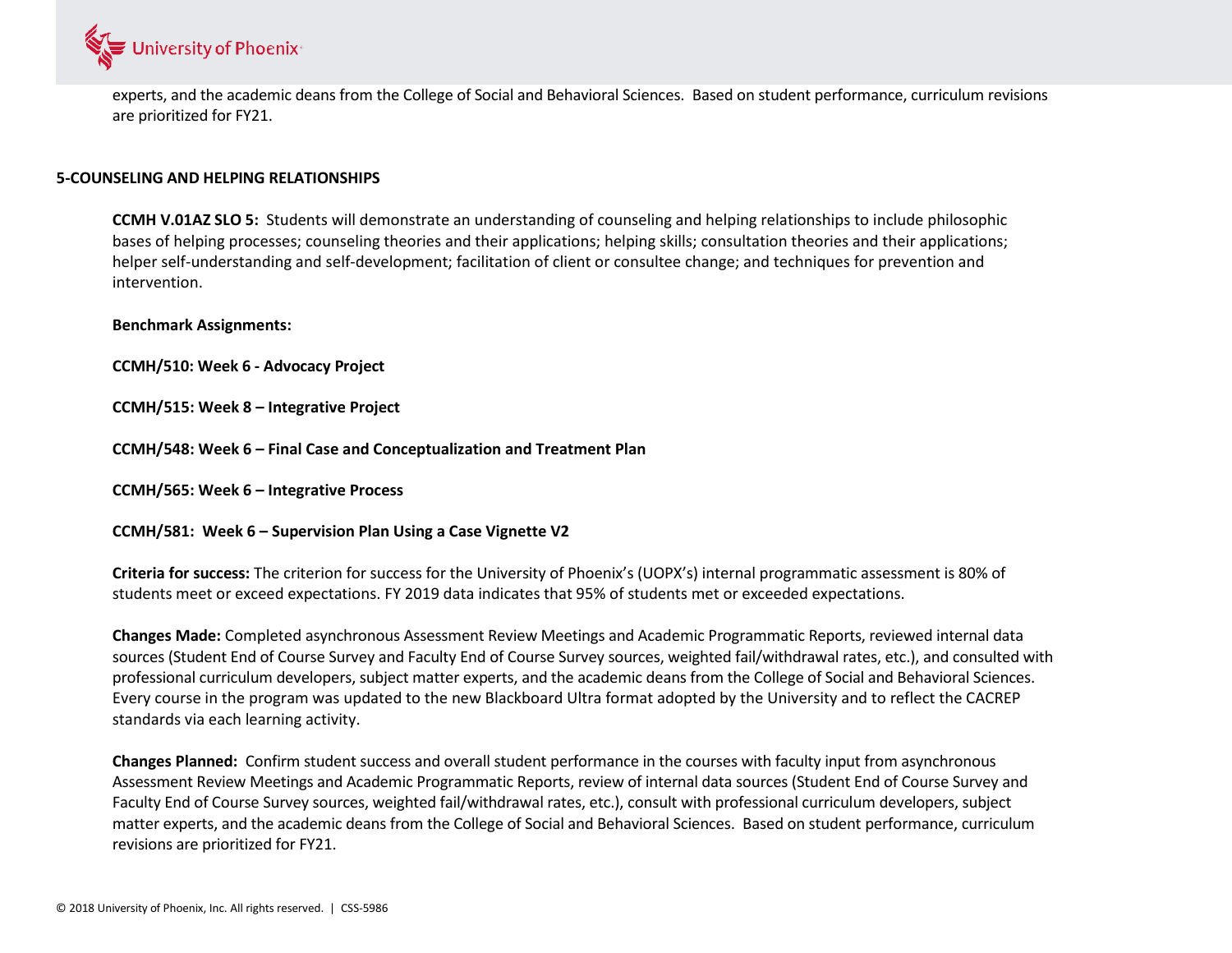

#### **6-GROUP COUNSELING AND GROUP WORK**

**CCMH V.01AZ SLO 6:** Students will demonstrate an understanding of group counseling and group work to include group development, dynamics, and counseling theories; group leadership styles; group counseling methods and skills, and other group approaches

**Benchmark assignments:**

# **CCMH/568: Week 8 – Reflections on Participation in a Counseling-Oriented Group**

**Criteria for success:** The criterion for success for the University of Phoenix's (UOPX's) internal programmatic assessment is 80% of students meet or exceed expectations. FY 2019 data indicates that 100% of students met or exceeded expectations.

**Changes Made:** Completed asynchronous Assessment Review Meetings and Academic Programmatic Reports, reviewed internal data sources (Student End of Course Survey and Faculty End of Course Survey sources, weighted fail/withdrawal rates, etc.), and consulted with professional curriculum developers, subject matter experts, and the academic deans from the College of Social and Behavioral Sciences. Every course in the program was updated to the new Blackboard Ultra format adopted by the University and to reflect the CACREP standards via each learning activity.

**Changes Planned:** Confirm student success and overall student performance in the courses with faculty input from asynchronous Assessment Review Meetings and Academic Programmatic Reports, review of internal data sources (Student End of Course Survey and Faculty End of Course Survey sources, weighted fail/withdrawal rates, etc.), consult with professional curriculum developers, subject matter experts, and the academic deans from the College of Social and Behavioral Sciences. Based on student performance, curriculum revisions are prioritized for FY21.

# **7-ASSESSMENT AND TESTING**

**CCMH V.01AZ SLO 7:** Students will demonstrate an understanding of assessment and testing to include group and individual education and psychometric theories and approaches to appraisal; data and information gathering methods; validity and reliability; psychometric statistics; factors influencing appraisals, and use of appraisal results in helping processes.

# **Benchmark assignments:**

**CCMH/544: Week 7 – Treatment Planning Handbook**

**CCMH/548: Week 6 – Final Case and Conceptualization and Treatment Plan** 

**CCMH/565: Week 6 – Integrative Project**

© 2018 University of Phoenix, Inc. All rights reserved. | CSS-5986 **Criteria for success:** The criterion for success for the University of Phoenix's (UOPX's) internal programmatic assessment is 80% of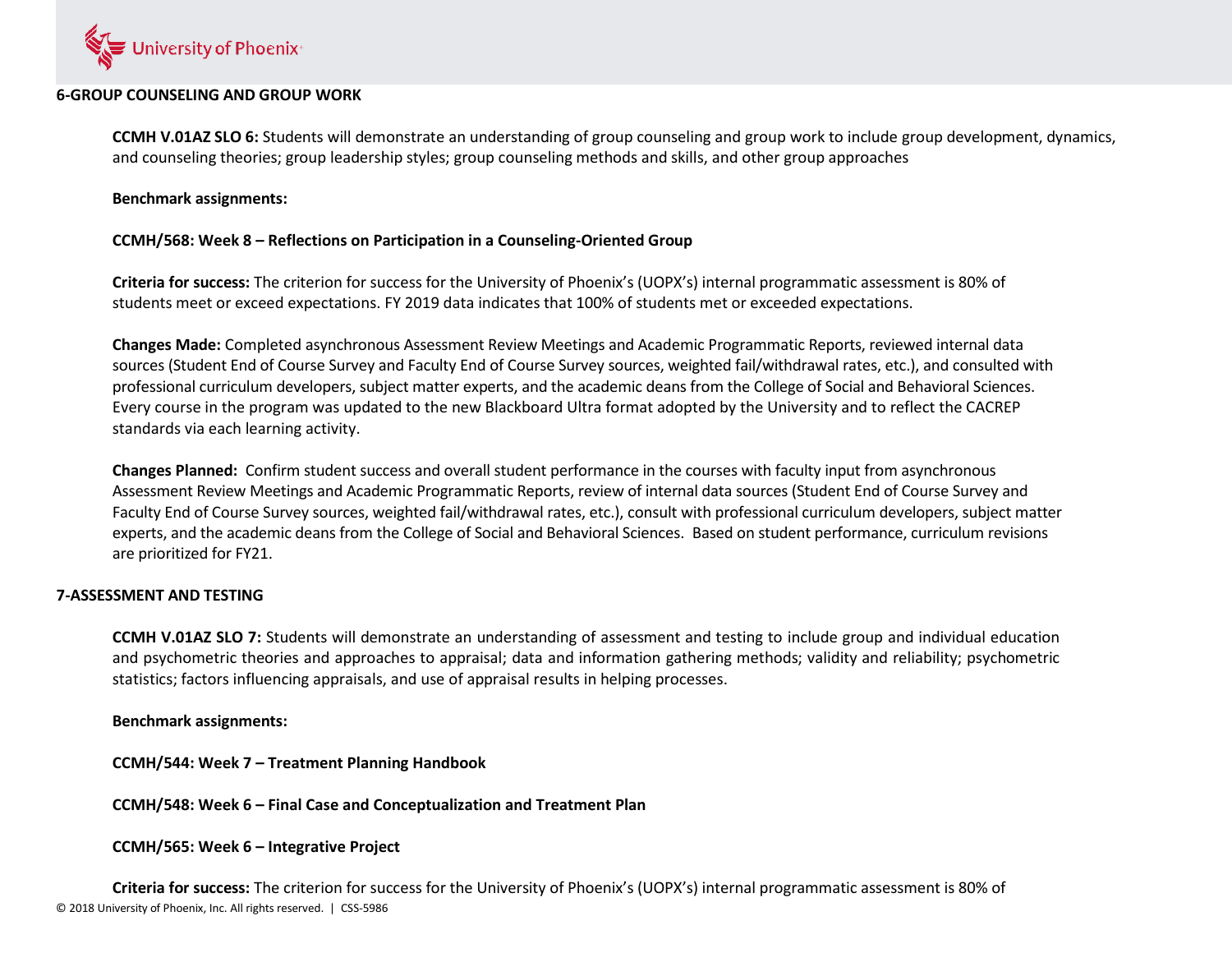

students meet or exceed expectations. FY 2019 data indicates that 92% of students met or exceeded expectations.

**Changes Made:** Completed asynchronous Assessment Review Meetings and Academic Programmatic Reports, reviewed internal data sources (Student End of Course Survey and Faculty End of Course Survey sources, weighted fail/withdrawal rates, etc.), and consulted with professional curriculum developers, subject matter experts, and the academic deans from the College of Social and Behavioral Sciences. Every course in the program was updated to the new Blackboard Ultra format adopted by the University and to reflect the CACREP standards via each learning activity.

**Changes Planned:** Confirm student success and overall student performance in the courses with faculty input from asynchronous Assessment Review Meetings and Academic Programmatic Reports, review of internal data sources (Student End of Course Survey and Faculty End of Course Survey sources, weighted fail/withdrawal rates, etc.), consult with professional curriculum developers, subject matter experts, and the academic deans from the College of Social and Behavioral Sciences. Based on student performance, curriculum revisions are prioritized for FY21.

## **8-RESEARCH AND PROGRAM EVALUATION**

**CCMH V.01AZ SLO 8:** Students will demonstrate an understanding of counseling research and program evaluation to include types of research; basic statistics; research-report development; research implementation; program evaluation; needs assessment; and ethical and legal considerations.

#### **Benchmark assignments:**

**CCMH/510: Week 6 - Advocacy Project**

**CCMH/525: Week 8 - Research Proposal**

**CCMH/548: Week 6 – Final Case and Conceptualization and Treatment Plan**

**Criteria for success:** The criterion for success for the University of Phoenix's (UOPX's) internal programmatic assessment is 80% of students meet or exceed expectations. FY 2019 data indicates that 98% of students met or exceeded expectations.

**Changes Made:** Completed asynchronous Assessment Review Meetings and Academic Programmatic Reports, reviewed internal data sources (Student End of Course Survey and Faculty End of Course Survey sources, weighted fail/withdrawal rates, etc.), and consulted with professional curriculum developers, subject matter experts, and the academic deans from the College of Social and Behavioral Sciences. Every course in the program was updated to the new Blackboard Ultra format adopted by the University and to reflect the CACREP standards via each learning activity.

© 2018 University of Phoenix, Inc. All rights reserved. | CSS-5986 **Changes Planned:** Confirm student success and overall student performance in the courses with faculty input from asynchronous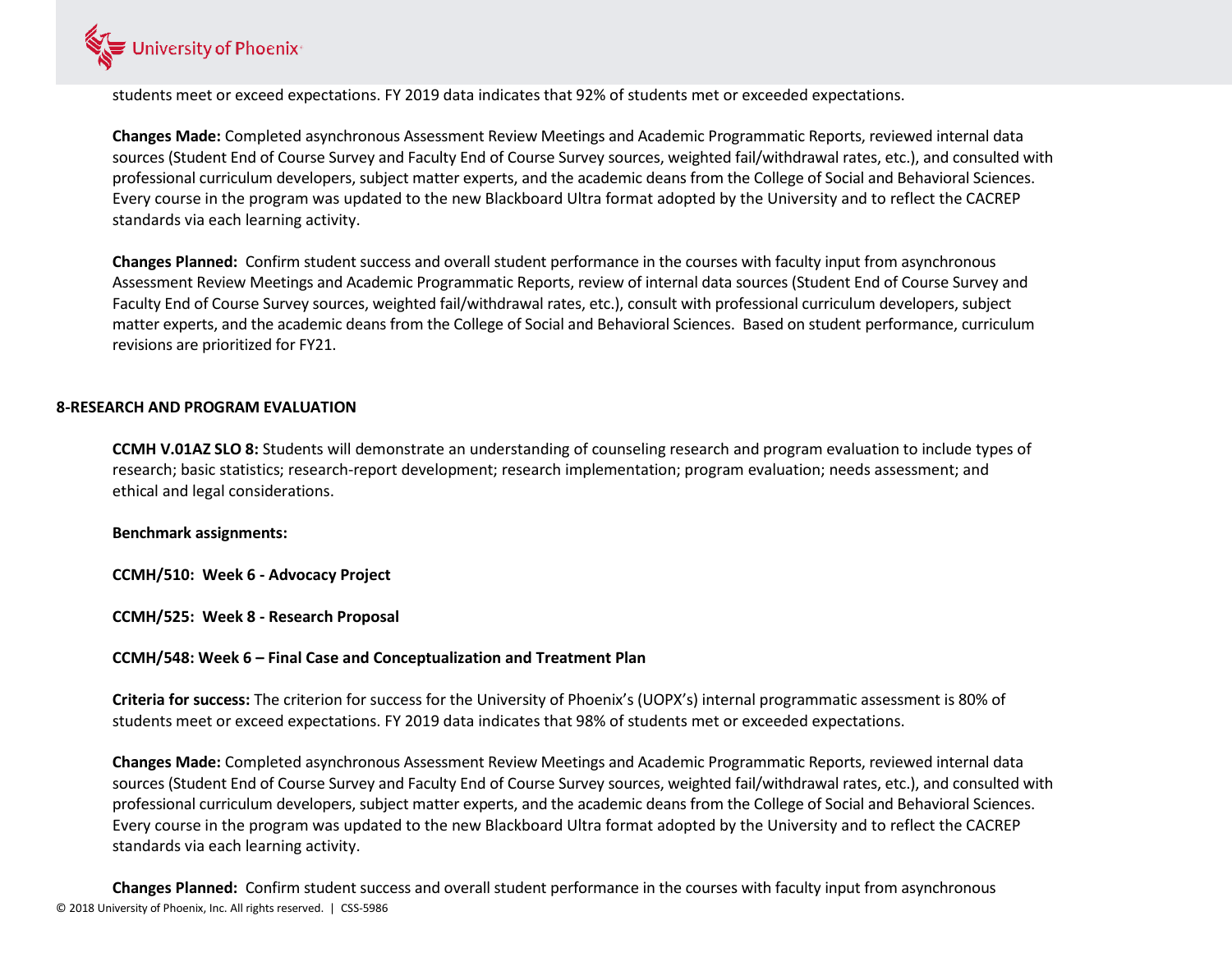

Assessment Review Meetings and Academic Programmatic Reports, review of internal data sources (Student End of Course Survey and Faculty End of Course Survey sources, weighted fail/withdrawal rates, etc.), consult with professional curriculum developers, subject matter experts, and the academic deans from the College of Social and Behavioral Sciences. Based on student performance, curriculum revisions are prioritized for FY21.

## **9-COMMUNICATION**

**CCMH V.01AZ SLO 9:** Students will demonstrate effective communication in the classroom and workplace.

**Benchmark assignments:**

**CCMH/540 Week 6 Vocational Assessment Summary and Treatment Plan**

#### **CCMH/581 Week 6 Supervision Plan Using a Case Vignette 2**

**Criteria for success:** The criterion for success for the University of Phoenix's (UOPX's) internal programmatic assessment is 80% of students meet or exceed expectations. FY 2019 data indicates that 95% of students met or exceeded expectations based on aggregated scores on the writing-intensive benchmark assignments.

**Changes Made:** Completed asynchronous Assessment Review Meetings and Academic Programmatic Reports, reviewed internal data sources (Student End of Course Survey and Faculty End of Course Survey sources, weighted fail/withdrawal rates, etc.), and consulted with professional curriculum developers, subject matter experts, and the academic deans from the College of Social and Behavioral Sciences. Every course in the program was updated to the new Blackboard Ultra format adopted by the University and to reflect the CACREP standards via each learning activity.

**Changes Planned:** Confirm student success and overall student performance in the courses with faculty input from asynchronous Assessment Review Meetings and Academic Programmatic Reports, review of internal data sources (Student End of Course Survey and Faculty End of Course Survey sources, weighted fail/withdrawal rates, etc.), consult with professional curriculum developers, subject matter experts, and the academic deans from the College of Social and Behavioral Sciences. Based on student performance, curriculum revisions are prioritized for FY21.

#### **10-CLINICAL MENTAL HEALTH COUNSELING**

**CCMH V.01AZ SLO 10:** Students will demonstrate knowledge, skill and professional dispositions necessary in the use of appropriate psychological tests and assessments, diagnostic processes and classifications (including the DSM and ICD), treatment planning in the context of clinical mental health counseling practice.

© 2018 University of Phoenix, Inc. All rights reserved. | CSS-5986